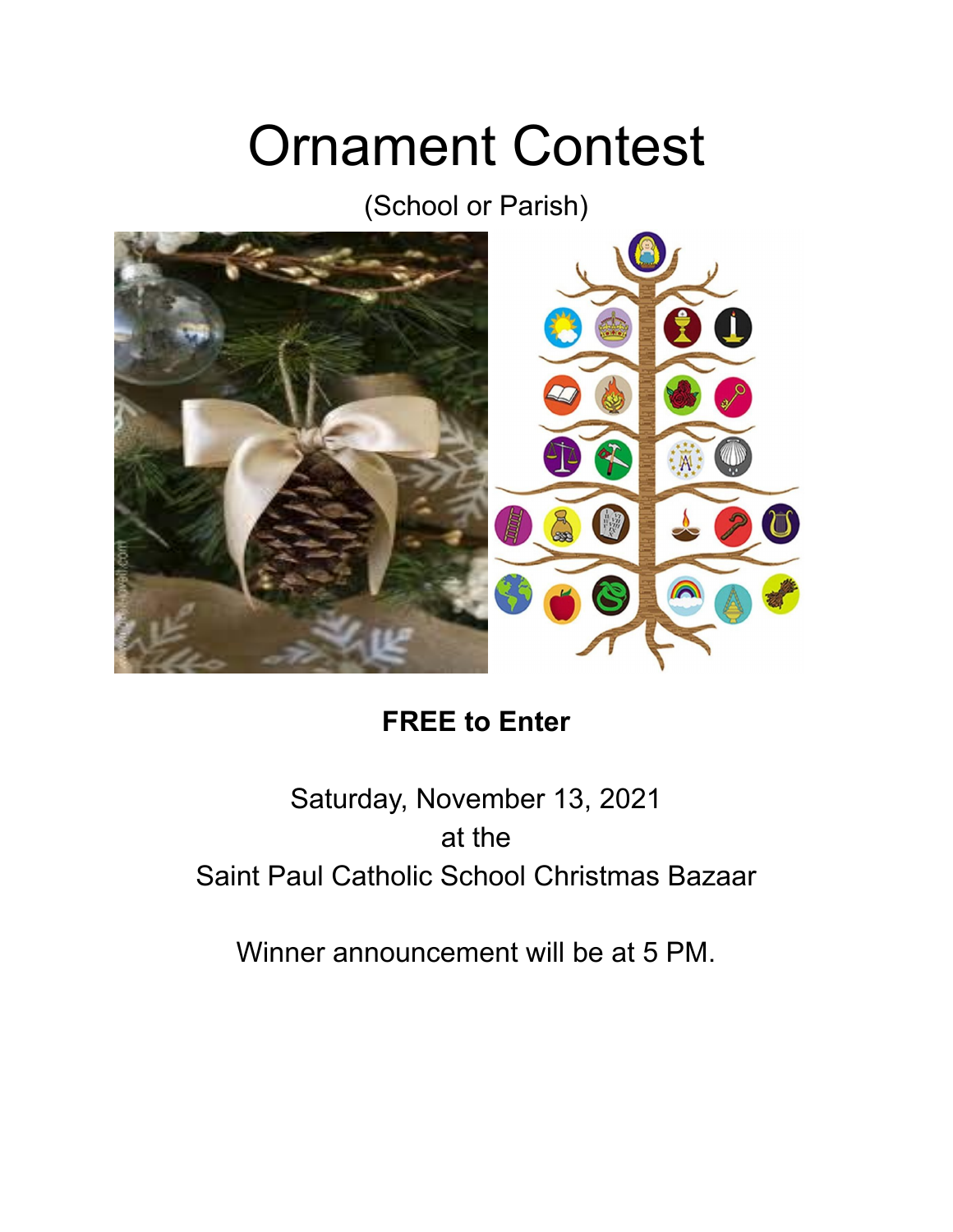

## Entry form

| <b>Name</b> |
|-------------|
|             |

Age\_\_\_\_\_

Phone Number \_\_\_\_\_\_\_\_\_\_\_\_\_\_\_\_\_\_\_\_\_\_\_\_\_\_\_\_\_

Ornament Number \_\_\_\_\_\_

(will be assigned at the event)

Category (Circle One)

Student School/Parish Staff Parent